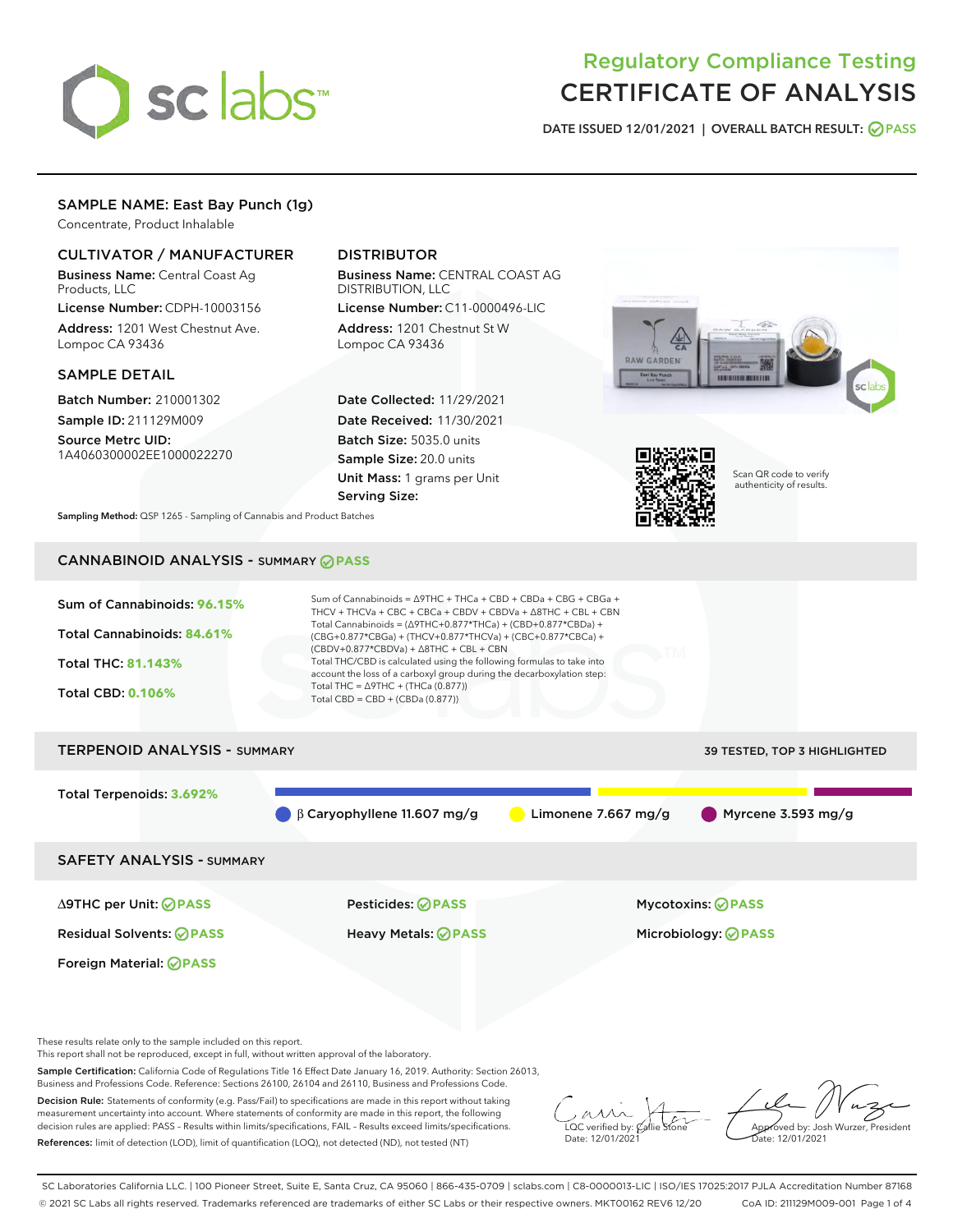



EAST BAY PUNCH (1G) | DATE ISSUED 12/01/2021 | OVERALL BATCH RESULT:  $\bigcirc$  PASS

# CANNABINOID TEST RESULTS - 12/01/2021 2 PASS

Tested by high-performance liquid chromatography with diode-array detection (HPLC-DAD). **Method:** QSP 1157 - Analysis of Cannabinoids by HPLC-DAD

#### TOTAL CANNABINOIDS: **84.61%**

Total Cannabinoids (Total THC) + (Total CBD) + (Total CBG) + (Total THCV) + (Total CBC) + (Total CBDV) + ∆8THC + CBL + CBN

TOTAL THC: **81.143%** Total THC (∆9THC+0.877\*THCa)

TOTAL CBD: **0.106%**

Total CBD (CBD+0.877\*CBDa)

TOTAL CBG: 2.37% Total CBG (CBG+0.877\*CBGa)

TOTAL THCV: 0.464% Total THCV (THCV+0.877\*THCVa)

TOTAL CBC: 0.527% Total CBC (CBC+0.877\*CBCa)

TOTAL CBDV: ND Total CBDV (CBDV+0.877\*CBDVa)

| <b>COMPOUND</b>            | LOD/LOQ<br>(mg/g) | <b>MEASUREMENT</b><br><b>UNCERTAINTY</b><br>(mg/g) | <b>RESULT</b><br>(mg/g) | <b>RESULT</b><br>(%) |
|----------------------------|-------------------|----------------------------------------------------|-------------------------|----------------------|
| <b>THCa</b>                | 0.05/0.14         | ±23.147                                            | 900.66                  | 90.066               |
| <b>CBGa</b>                | 0.1/0.2           | ±1.28                                              | 24.5                    | 2.45                 |
| <b>A9THC</b>               | 0.06 / 0.26       | ±0.741                                             | 21.55                   | 2.155                |
| <b>CBCa</b>                | 0.07 / 0.28       | ±0.294                                             | 6.01                    | 0.601                |
| <b>THCVa</b>               | 0.07/0.20         | ±0.252                                             | 5.29                    | 0.529                |
| <b>CBG</b>                 | 0.06/0.19         | ±0.089                                             | 2.26                    | 0.226                |
| <b>CBDa</b>                | 0.02/0.19         | ±0.035                                             | 1.21                    | 0.121                |
| <b>CBC</b>                 | 0.2 / 0.5         | N/A                                                | $<$ LOQ                 | $<$ LOQ              |
| A8THC                      | 0.1 / 0.4         | N/A                                                | <b>ND</b>               | <b>ND</b>            |
| <b>THCV</b>                | 0.1 / 0.2         | N/A                                                | <b>ND</b>               | <b>ND</b>            |
| <b>CBD</b>                 | 0.07/0.29         | N/A                                                | <b>ND</b>               | <b>ND</b>            |
| <b>CBDV</b>                | 0.04 / 0.15       | N/A                                                | <b>ND</b>               | <b>ND</b>            |
| <b>CBDVa</b>               | 0.03 / 0.53       | N/A                                                | <b>ND</b>               | <b>ND</b>            |
| <b>CBL</b>                 | 0.06 / 0.24       | N/A                                                | <b>ND</b>               | <b>ND</b>            |
| <b>CBN</b>                 | 0.1/0.3           | N/A                                                | <b>ND</b>               | <b>ND</b>            |
| <b>SUM OF CANNABINOIDS</b> |                   |                                                    | 961.5 mg/g              | 96.15%               |

#### **UNIT MASS: 1 grams per Unit**

| ∆9THC per Unit                         | 1120 per-package limit | 21.55 mg/unit  | <b>PASS</b> |
|----------------------------------------|------------------------|----------------|-------------|
| <b>Total THC per Unit</b>              |                        | 811.43 mg/unit |             |
| <b>CBD</b> per Unit                    |                        | <b>ND</b>      |             |
| <b>Total CBD per Unit</b>              |                        | $1.06$ mg/unit |             |
| <b>Sum of Cannabinoids</b><br>per Unit |                        | 961.5 mg/unit  |             |
| <b>Total Cannabinoids</b><br>per Unit  |                        | 846.1 mg/unit  |             |

### TERPENOID TEST RESULTS - 12/01/2021

Terpene analysis utilizing gas chromatography-flame ionization detection (GC-FID). **Method:** QSP 1192 - Analysis of Terpenoids by GC-FID

| <b>COMPOUND</b>         | LOD/LOQ<br>(mg/g) | <b>MEASUREMENT</b><br><b>UNCERTAINTY</b><br>(mg/g) | <b>RESULT</b><br>(mg/g)                          | <b>RESULT</b><br>(%) |
|-------------------------|-------------------|----------------------------------------------------|--------------------------------------------------|----------------------|
| $\beta$ Caryophyllene   | 0.004 / 0.012     | ±0.4132                                            | 11.607                                           | 1.1607               |
| Limonene                | 0.005 / 0.016     | ±0.1096                                            | 7.667                                            | 0.7667               |
| <b>Myrcene</b>          | 0.008 / 0.025     | ±0.0463                                            | 3.593                                            | 0.3593               |
| $\alpha$ Humulene       | 0.009/0.029       | ±0.1058                                            | 3.297                                            | 0.3297               |
| Linalool                | 0.009 / 0.032     | ±0.0602                                            | 1.585                                            | 0.1585               |
| $\alpha$ Bisabolol      | 0.008 / 0.026     | ±0.0766                                            | 1.434                                            | 0.1434               |
| trans-ß-Farnesene       | 0.008 / 0.025     | ±0.0454                                            | 1.278                                            | 0.1278               |
| Valencene               | 0.009 / 0.030     | ±0.0738                                            | 1.071                                            | 0.1071               |
| Terpineol               | 0.016 / 0.055     | ±0.0503                                            | 0.820                                            | 0.0820               |
| $\beta$ Pinene          | 0.004 / 0.014     | ±0.0094                                            | 0.819                                            | 0.0819               |
| Fenchol                 | 0.010 / 0.034     | ±0.0266                                            | 0.687                                            | 0.0687               |
| Guaiol                  | 0.009 / 0.030     | ±0.0280                                            | 0.594                                            | 0.0594               |
| $\alpha$ Pinene         | 0.005 / 0.017     | ±0.0049                                            | 0.575                                            | 0.0575               |
| Ocimene                 | 0.011 / 0.038     | ±0.0163                                            | 0.508                                            | 0.0508               |
| Terpinolene             | 0.008 / 0.026     | ±0.0083                                            | 0.406                                            | 0.0406               |
| Caryophyllene<br>Oxide  | 0.010 / 0.033     | ±0.0141                                            | 0.307                                            | 0.0307               |
| <b>Borneol</b>          | 0.005 / 0.016     | ±0.0080                                            | 0.190                                            | 0.0190               |
| Nerolidol               | 0.009 / 0.028     | ±0.0084                                            | 0.134                                            | 0.0134               |
| Fenchone                | 0.009 / 0.028     | ±0.0037                                            | 0.128                                            | 0.0128               |
| Camphene                | 0.005 / 0.015     | ±0.0013                                            | 0.112                                            | 0.0112               |
| Geraniol                | 0.002 / 0.007     | ±0.0018                                            | 0.040                                            | 0.0040               |
| Citronellol             | 0.003 / 0.010     | ±0.0016                                            | 0.032                                            | 0.0032               |
| $\gamma$ Terpinene      | 0.006 / 0.018     | ±0.0004                                            | 0.021                                            | 0.0021               |
| Nerol                   | 0.003 / 0.011     | ±0.0007                                            | 0.015                                            | 0.0015               |
| $\alpha$ Phellandrene   | 0.006 / 0.020     | N/A                                                | <loq< th=""><th><loq< th=""></loq<></th></loq<>  | <loq< th=""></loq<>  |
| $\alpha$ Terpinene      | 0.005 / 0.017     | N/A                                                | <loq< th=""><th><loq< th=""></loq<></th></loq<>  | <loq< th=""></loq<>  |
| Eucalyptol              | 0.006 / 0.018     | N/A                                                | <loq< th=""><th><math>&lt;</math>LOQ</th></loq<> | $<$ LOQ              |
| Sabinene Hydrate        | 0.006 / 0.022     | N/A                                                | <loq< th=""><th><loq< th=""></loq<></th></loq<>  | <loq< th=""></loq<>  |
| Cedrol                  | 0.008 / 0.027     | N/A                                                | <loq< th=""><th><loq< th=""></loq<></th></loq<>  | <loq< th=""></loq<>  |
| Sabinene                | 0.004 / 0.014     | N/A                                                | ND                                               | ND                   |
| 3 Carene                | 0.005 / 0.018     | N/A                                                | ND                                               | ND                   |
| p-Cymene                | 0.005 / 0.016     | N/A                                                | <b>ND</b>                                        | <b>ND</b>            |
| (-)-Isopulegol          | 0.005 / 0.016     | N/A                                                | <b>ND</b>                                        | ND                   |
| Camphor                 | 0.006 / 0.019     | N/A                                                | ND                                               | ND                   |
| Isoborneol              | 0.004 / 0.012     | N/A                                                | ND                                               | ND                   |
| Menthol                 | 0.008 / 0.025     | N/A                                                | <b>ND</b>                                        | ND                   |
| $R-(+)$ -Pulegone       | 0.003 / 0.011     | N/A                                                | ND                                               | ND                   |
| <b>Geranyl Acetate</b>  | 0.004 / 0.014     | N/A                                                | <b>ND</b>                                        | ND                   |
| $\alpha$ Cedrene        | 0.005 / 0.016     | N/A                                                | <b>ND</b>                                        | ND                   |
| <b>TOTAL TERPENOIDS</b> |                   |                                                    | 36.920 mg/g                                      | 3.692%               |

SC Laboratories California LLC. | 100 Pioneer Street, Suite E, Santa Cruz, CA 95060 | 866-435-0709 | sclabs.com | C8-0000013-LIC | ISO/IES 17025:2017 PJLA Accreditation Number 87168 © 2021 SC Labs all rights reserved. Trademarks referenced are trademarks of either SC Labs or their respective owners. MKT00162 REV6 12/20 CoA ID: 211129M009-001 Page 2 of 4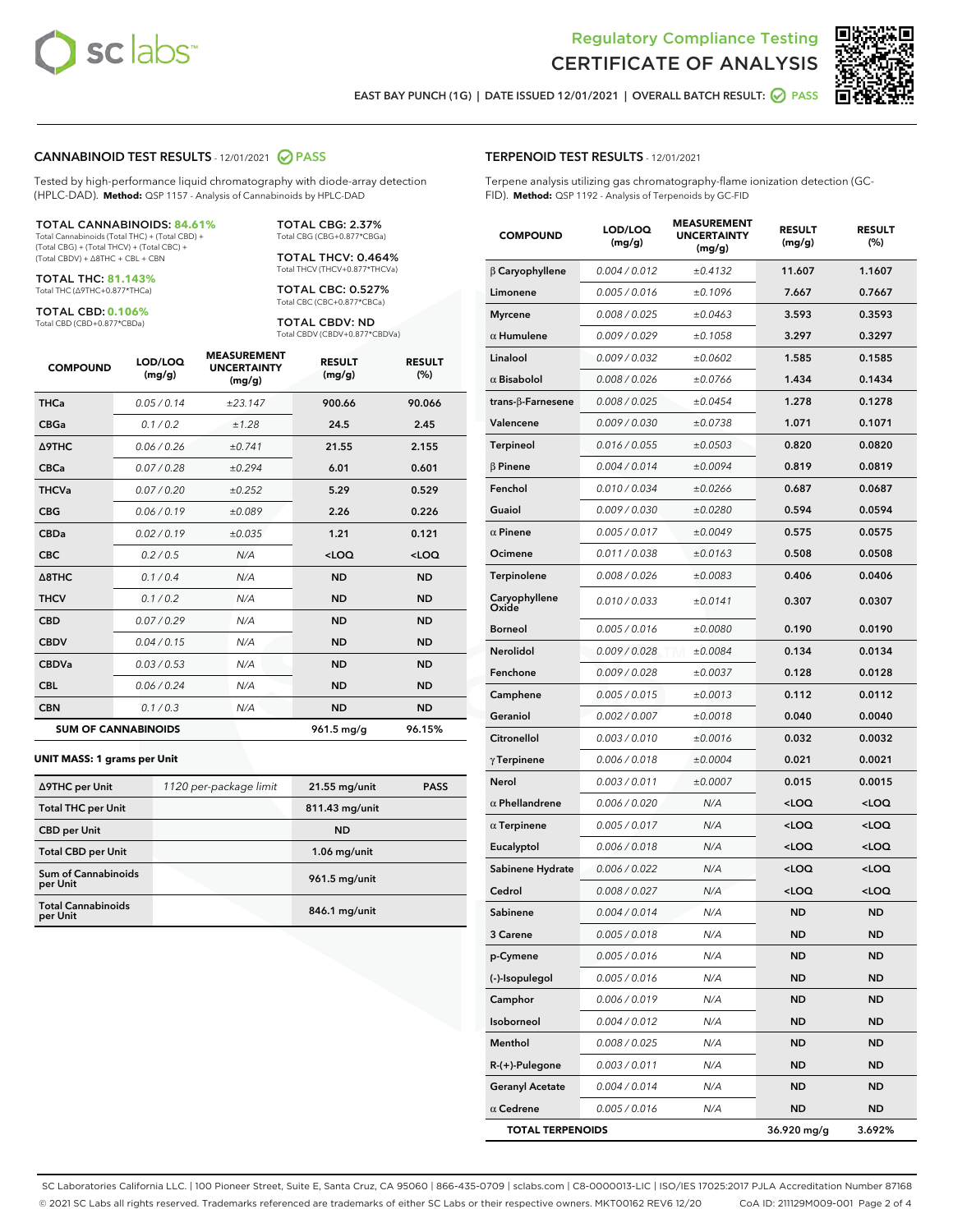



EAST BAY PUNCH (1G) | DATE ISSUED 12/01/2021 | OVERALL BATCH RESULT:  $\bigcirc$  PASS

# CATEGORY 1 PESTICIDE TEST RESULTS - 12/01/2021 2 PASS

Pesticide and plant growth regulator analysis utilizing high-performance liquid chromatography-mass spectrometry (HPLC-MS) or gas chromatography-mass spectrometry (GC-MS). \*GC-MS utilized where indicated. **Method:** QSP 1212 - Analysis of Pesticides and Mycotoxins by LC-MS or QSP 1213 - Analysis of Pesticides by GC-MS

| <b>COMPOUND</b>             | LOD/LOQ<br>$(\mu g/g)$ | <b>ACTION</b><br><b>LIMIT</b><br>$(\mu g/g)$ | <b>MEASUREMENT</b><br><b>UNCERTAINTY</b><br>$(\mu g/g)$ | <b>RESULT</b><br>$(\mu g/g)$ | <b>RESULT</b> |
|-----------------------------|------------------------|----------------------------------------------|---------------------------------------------------------|------------------------------|---------------|
| Aldicarb                    | 0.03 / 0.08            | $\geq$ LOD                                   | N/A                                                     | <b>ND</b>                    | <b>PASS</b>   |
| Carbofuran                  | 0.02/0.05              | $>$ LOD                                      | N/A                                                     | <b>ND</b>                    | <b>PASS</b>   |
| Chlordane*                  | 0.03 / 0.08            | ≥ LOD                                        | N/A                                                     | <b>ND</b>                    | <b>PASS</b>   |
| Chlorfenapyr*               | 0.03/0.10              | $\ge$ LOD                                    | N/A                                                     | <b>ND</b>                    | <b>PASS</b>   |
| Chlorpyrifos                | 0.02 / 0.06            | $\geq$ LOD                                   | N/A                                                     | <b>ND</b>                    | <b>PASS</b>   |
| Coumaphos                   | 0.02 / 0.07            | $>$ LOD                                      | N/A                                                     | <b>ND</b>                    | <b>PASS</b>   |
| Daminozide                  | 0.02 / 0.07            | $\geq$ LOD                                   | N/A                                                     | <b>ND</b>                    | <b>PASS</b>   |
| <b>DDVP</b><br>(Dichlorvos) | 0.03/0.09              | $\geq$ LOD                                   | N/A                                                     | <b>ND</b>                    | <b>PASS</b>   |
| <b>Dimethoate</b>           | 0.03 / 0.08            | $\ge$ LOD                                    | N/A                                                     | <b>ND</b>                    | <b>PASS</b>   |
| Ethoprop(hos)               | 0.03/0.10              | $>$ LOD                                      | N/A                                                     | <b>ND</b>                    | <b>PASS</b>   |
| Etofenprox                  | 0.02 / 0.06            | $\geq$ LOD                                   | N/A                                                     | <b>ND</b>                    | <b>PASS</b>   |
| Fenoxycarb                  | 0.03 / 0.08            | $>$ LOD                                      | N/A                                                     | <b>ND</b>                    | <b>PASS</b>   |
| Fipronil                    | 0.03 / 0.08            | $\geq$ LOD                                   | N/A                                                     | <b>ND</b>                    | <b>PASS</b>   |
| Imazalil                    | 0.02 / 0.06            | $\geq$ LOD                                   | N/A                                                     | <b>ND</b>                    | <b>PASS</b>   |
| <b>Methiocarb</b>           | 0.02 / 0.07            | ≥ LOD                                        | N/A                                                     | <b>ND</b>                    | <b>PASS</b>   |
| Methyl<br>parathion         | 0.03/0.10              | $>$ LOD                                      | N/A                                                     | <b>ND</b>                    | <b>PASS</b>   |
| <b>Mevinphos</b>            | 0.03/0.09              | $>$ LOD                                      | N/A                                                     | <b>ND</b>                    | <b>PASS</b>   |
| Paclobutrazol               | 0.02 / 0.05            | $\geq$ LOD                                   | N/A                                                     | <b>ND</b>                    | <b>PASS</b>   |
| Propoxur                    | 0.03/0.09              | ≥ LOD                                        | N/A                                                     | <b>ND</b>                    | <b>PASS</b>   |
| Spiroxamine                 | 0.03 / 0.08            | $\ge$ LOD                                    | N/A                                                     | <b>ND</b>                    | <b>PASS</b>   |
| <b>Thiacloprid</b>          | 0.03/0.10              | $\geq$ LOD                                   | N/A                                                     | <b>ND</b>                    | <b>PASS</b>   |
|                             |                        |                                              |                                                         |                              |               |

# CATEGORY 2 PESTICIDE TEST RESULTS - 12/01/2021 @ PASS

| <b>COMPOUND</b>          | LOD/LOO<br>$(\mu g/g)$ | <b>ACTION</b><br>LIMIT<br>$(\mu g/g)$ | <b>MEASUREMENT</b><br><b>UNCERTAINTY</b><br>$(\mu g/g)$ | <b>RESULT</b><br>$(\mu g/g)$ | <b>RESULT</b> |  |
|--------------------------|------------------------|---------------------------------------|---------------------------------------------------------|------------------------------|---------------|--|
| Abamectin                | 0.03/0.10              | 0.1                                   | N/A                                                     | <b>ND</b>                    | <b>PASS</b>   |  |
| Acephate                 | 0.02/0.07              | 0.1                                   | N/A                                                     | <b>ND</b>                    | <b>PASS</b>   |  |
| Acequinocyl              | 0.02/0.07              | 0.1                                   | N/A                                                     | <b>ND</b>                    | <b>PASS</b>   |  |
| Acetamiprid              | 0.02/0.05              | 0.1                                   | N/A                                                     | <b>ND</b>                    | <b>PASS</b>   |  |
| Azoxystrobin             | 0.02/0.07              | 0.1                                   | N/A                                                     | <b>ND</b>                    | <b>PASS</b>   |  |
| <b>Bifenazate</b>        | 0.01/0.04              | 0.1                                   | N/A                                                     | <b>ND</b>                    | <b>PASS</b>   |  |
| <b>Bifenthrin</b>        | 0.02/0.05              | 3                                     | N/A                                                     | <b>ND</b>                    | <b>PASS</b>   |  |
| <b>Boscalid</b>          | 0.03/0.09              | 0.1                                   | N/A                                                     | <b>ND</b>                    | <b>PASS</b>   |  |
| Captan                   | 0.19/0.57              | 0.7                                   | N/A                                                     | <b>ND</b>                    | <b>PASS</b>   |  |
| Carbaryl                 | 0.02/0.06              | 0.5                                   | N/A                                                     | <b>ND</b>                    | <b>PASS</b>   |  |
| Chlorantranilip-<br>role | 0.04/0.12              | 10                                    | N/A                                                     | <b>ND</b>                    | <b>PASS</b>   |  |
| Clofentezine             | 0.03/0.09              | 0.1                                   | N/A                                                     | <b>ND</b>                    | <b>PASS</b>   |  |

# CATEGORY 2 PESTICIDE TEST RESULTS - 12/01/2021 continued

| <b>COMPOUND</b>               | LOD/LOQ<br>$(\mu g/g)$ | <b>ACTION</b><br>LIMIT<br>(µg/g) | <b>MEASUREMENT</b><br><b>UNCERTAINTY</b><br>$(\mu g/g)$ | <b>RESULT</b><br>(µg/g) | <b>RESULT</b> |
|-------------------------------|------------------------|----------------------------------|---------------------------------------------------------|-------------------------|---------------|
| Cyfluthrin                    | 0.12 / 0.38            | $\overline{2}$                   | N/A                                                     | <b>ND</b>               | <b>PASS</b>   |
| Cypermethrin                  | 0.11 / 0.32            | 1                                | N/A                                                     | ND                      | <b>PASS</b>   |
| Diazinon                      | 0.02 / 0.05            | 0.1                              | N/A                                                     | <b>ND</b>               | <b>PASS</b>   |
| Dimethomorph                  | 0.03 / 0.09            | $\overline{\mathcal{L}}$         | N/A                                                     | ND                      | <b>PASS</b>   |
| Etoxazole                     | 0.02 / 0.06            | 0.1                              | N/A                                                     | <b>ND</b>               | <b>PASS</b>   |
| Fenhexamid                    | 0.03 / 0.09            | 0.1                              | N/A                                                     | <b>ND</b>               | <b>PASS</b>   |
| Fenpyroximate                 | 0.02 / 0.06            | 0.1                              | N/A                                                     | <b>ND</b>               | <b>PASS</b>   |
| Flonicamid                    | 0.03 / 0.10            | 0.1                              | N/A                                                     | <b>ND</b>               | <b>PASS</b>   |
| Fludioxonil                   | 0.03 / 0.10            | 0.1                              | N/A                                                     | ND                      | <b>PASS</b>   |
| Hexythiazox                   | 0.02 / 0.07            | 0.1                              | N/A                                                     | <b>ND</b>               | <b>PASS</b>   |
| Imidacloprid                  | 0.04 / 0.11            | 5                                | N/A                                                     | <b>ND</b>               | <b>PASS</b>   |
| Kresoxim-methyl               | 0.02 / 0.07            | 0.1                              | N/A                                                     | <b>ND</b>               | <b>PASS</b>   |
| Malathion                     | 0.03 / 0.09            | 0.5                              | N/A                                                     | ND                      | <b>PASS</b>   |
| Metalaxyl                     | 0.02 / 0.07            | $\overline{c}$                   | N/A                                                     | ND                      | <b>PASS</b>   |
| Methomyl                      | 0.03 / 0.10            | $\mathbf{1}$                     | N/A                                                     | <b>ND</b>               | <b>PASS</b>   |
| Myclobutanil                  | 0.03 / 0.09            | 0.1                              | N/A                                                     | <b>ND</b>               | <b>PASS</b>   |
| Naled                         | 0.02 / 0.07            | 0.1                              | N/A                                                     | ND                      | <b>PASS</b>   |
| Oxamyl                        | 0.04 / 0.11            | 0.5                              | N/A                                                     | ND                      | <b>PASS</b>   |
| Pentachloronitro-<br>benzene* | 0.03 / 0.09            | 0.1                              | N/A                                                     | ND                      | <b>PASS</b>   |
| Permethrin                    | 0.04 / 0.12            | 0.5                              | N/A                                                     | <b>ND</b>               | <b>PASS</b>   |
| Phosmet                       | 0.03 / 0.10            | 0.1                              | N/A                                                     | ND                      | <b>PASS</b>   |
| Piperonylbu-<br>toxide        | 0.02 / 0.07            | 3                                | N/A                                                     | ND                      | <b>PASS</b>   |
| Prallethrin                   | 0.03 / 0.08            | 0.1                              | N/A                                                     | <b>ND</b>               | <b>PASS</b>   |
| Propiconazole                 | 0.02 / 0.07            | 0.1                              | N/A                                                     | <b>ND</b>               | <b>PASS</b>   |
| Pyrethrins                    | 0.04 / 0.12            | 0.5                              | N/A                                                     | ND                      | <b>PASS</b>   |
| Pyridaben                     | 0.02 / 0.07            | 0.1                              | N/A                                                     | ND                      | <b>PASS</b>   |
| Spinetoram                    | 0.02 / 0.07            | 0.1                              | N/A                                                     | ND                      | <b>PASS</b>   |
| Spinosad                      | 0.02 / 0.07            | 0.1                              | N/A                                                     | <b>ND</b>               | <b>PASS</b>   |
| Spiromesifen                  | 0.02 / 0.05            | 0.1                              | N/A                                                     | ND                      | <b>PASS</b>   |
| Spirotetramat                 | 0.02 / 0.06            | 0.1                              | N/A                                                     | <b>ND</b>               | <b>PASS</b>   |
| Tebuconazole                  | 0.02 / 0.07            | 0.1                              | N/A                                                     | ND                      | <b>PASS</b>   |
| Thiamethoxam                  | 0.03 / 0.10            | 5                                | N/A                                                     | <b>ND</b>               | <b>PASS</b>   |
| Trifloxystrobin               | 0.03 / 0.08            | 0.1                              | N/A                                                     | <b>ND</b>               | <b>PASS</b>   |

SC Laboratories California LLC. | 100 Pioneer Street, Suite E, Santa Cruz, CA 95060 | 866-435-0709 | sclabs.com | C8-0000013-LIC | ISO/IES 17025:2017 PJLA Accreditation Number 87168 © 2021 SC Labs all rights reserved. Trademarks referenced are trademarks of either SC Labs or their respective owners. MKT00162 REV6 12/20 CoA ID: 211129M009-001 Page 3 of 4